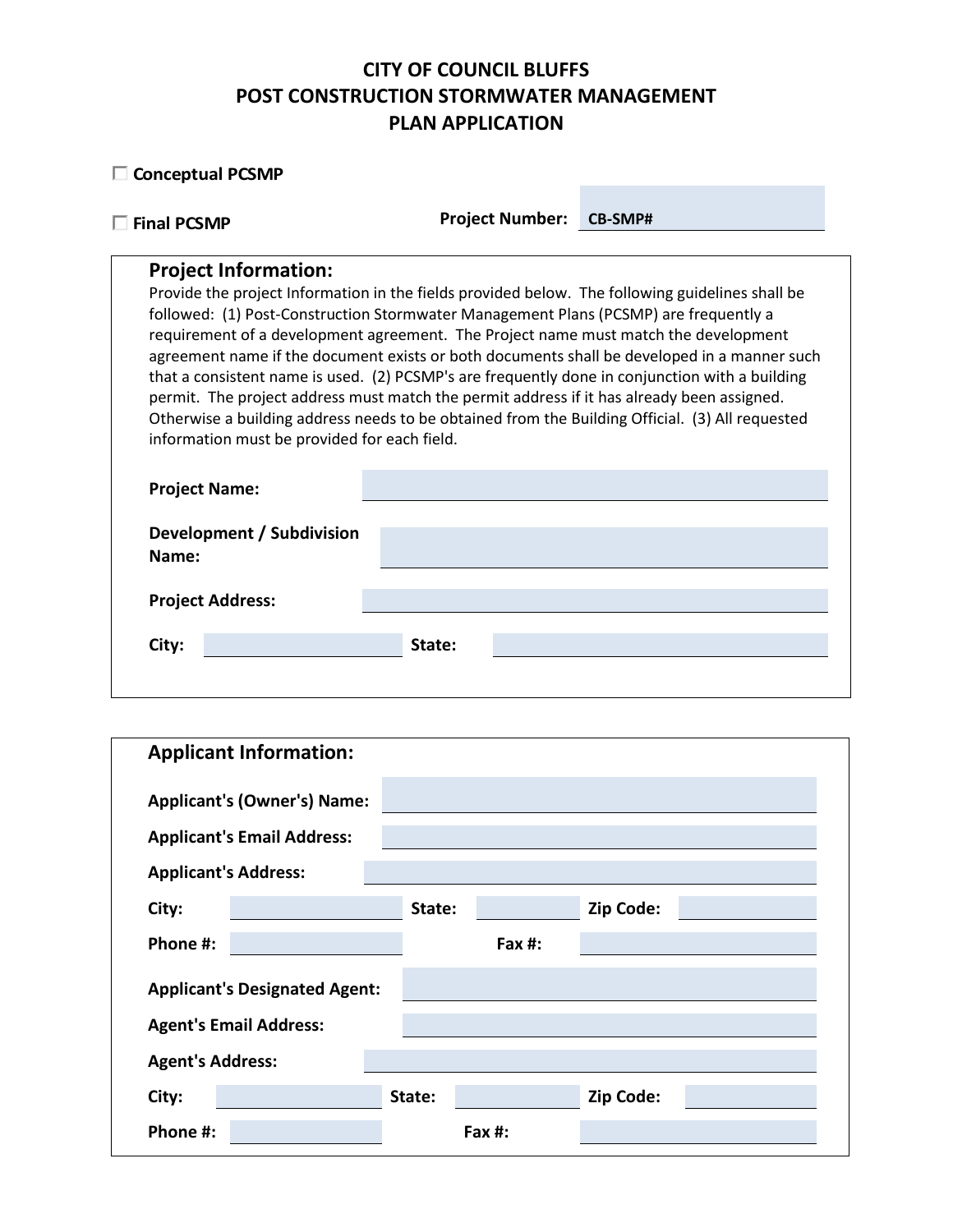| <b>Designer Information:</b>                |                                  |        |           |           |  |
|---------------------------------------------|----------------------------------|--------|-----------|-----------|--|
| <b>Designer's Name:</b>                     |                                  |        |           |           |  |
|                                             | <b>Designer's Email Address:</b> |        |           |           |  |
| <b>Designer's Address:</b>                  |                                  |        |           |           |  |
| <b>Business Name and</b><br><b>Address:</b> |                                  |        |           |           |  |
| City:                                       |                                  | State: |           | Zip Code: |  |
| Phone #:                                    |                                  |        | Fax $#$ : |           |  |

# **Site Information:**

| <b>Current Site Conditions:</b>  |                                                                   |
|----------------------------------|-------------------------------------------------------------------|
| <b>Current Land Use:</b>         |                                                                   |
| Floodplain:                      |                                                                   |
|                                  |                                                                   |
| <b>Name of Receiving Waters:</b> | Identify waters (streams and lakes) receiving water from the site |
|                                  |                                                                   |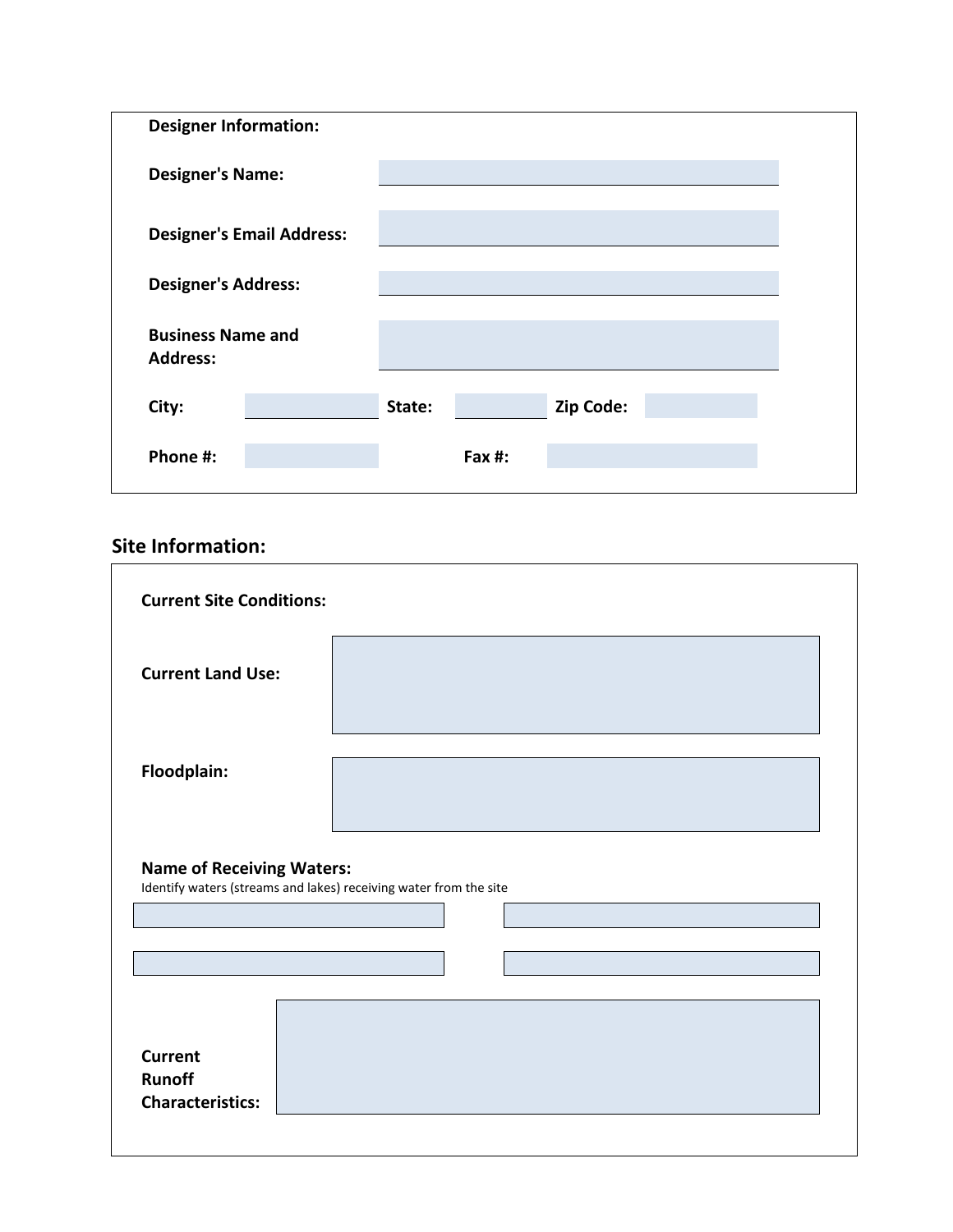| <b>Proposed Site</b><br><b>Conditions:</b>   |  |                                                            |  |
|----------------------------------------------|--|------------------------------------------------------------|--|
|                                              |  |                                                            |  |
| <b>Project Description:</b>                  |  |                                                            |  |
|                                              |  |                                                            |  |
|                                              |  |                                                            |  |
|                                              |  |                                                            |  |
| <b>Total Site Area (Ac.)</b>                 |  | <b>Disturbed Area (Ac):</b>                                |  |
| <b>Impervious Area Before</b><br>Constr. (%) |  | <b>Undisturbed Area (Ac):</b>                              |  |
| <b>Impervious Area After</b><br>Constr. (%)  |  | <b>Estimated Overall</b><br><b>Project Duration (Mos.)</b> |  |

| <b>Proposed Site BMPs:</b>        | <b>USED</b> |           | <b>CALCULATIONS</b><br><b>SUBMITTED</b> |           |                 |
|-----------------------------------|-------------|-----------|-----------------------------------------|-----------|-----------------|
|                                   | <b>YES</b>  | <b>No</b> | <b>YES</b>                              | <b>No</b> | <b>COMMENTS</b> |
| <b>Wet Detention Pond</b>         |             |           |                                         |           |                 |
| <b>Dry Detention Pond</b>         |             |           |                                         |           |                 |
| <b>Bioretenion Area</b>           |             |           |                                         |           |                 |
| <b>Filter Strip</b>               |             |           |                                         |           |                 |
| <b>Grassed Swale</b>              |             |           |                                         |           |                 |
| <b>Infiltration Trench</b>        |             |           |                                         |           |                 |
| <b>Pervious Pavement</b>          |             |           |                                         |           |                 |
| <b>Rain Garden</b>                |             |           |                                         |           |                 |
| <b>Subsurface Storage</b>         |             |           |                                         |           |                 |
| <b>Vegetated Bioswale</b>         |             |           |                                         |           |                 |
| Hydrodynamic<br><b>Separators</b> |             |           |                                         |           |                 |
| <b>Green Roof</b>                 |             |           |                                         |           |                 |
| Other                             |             |           |                                         |           |                 |